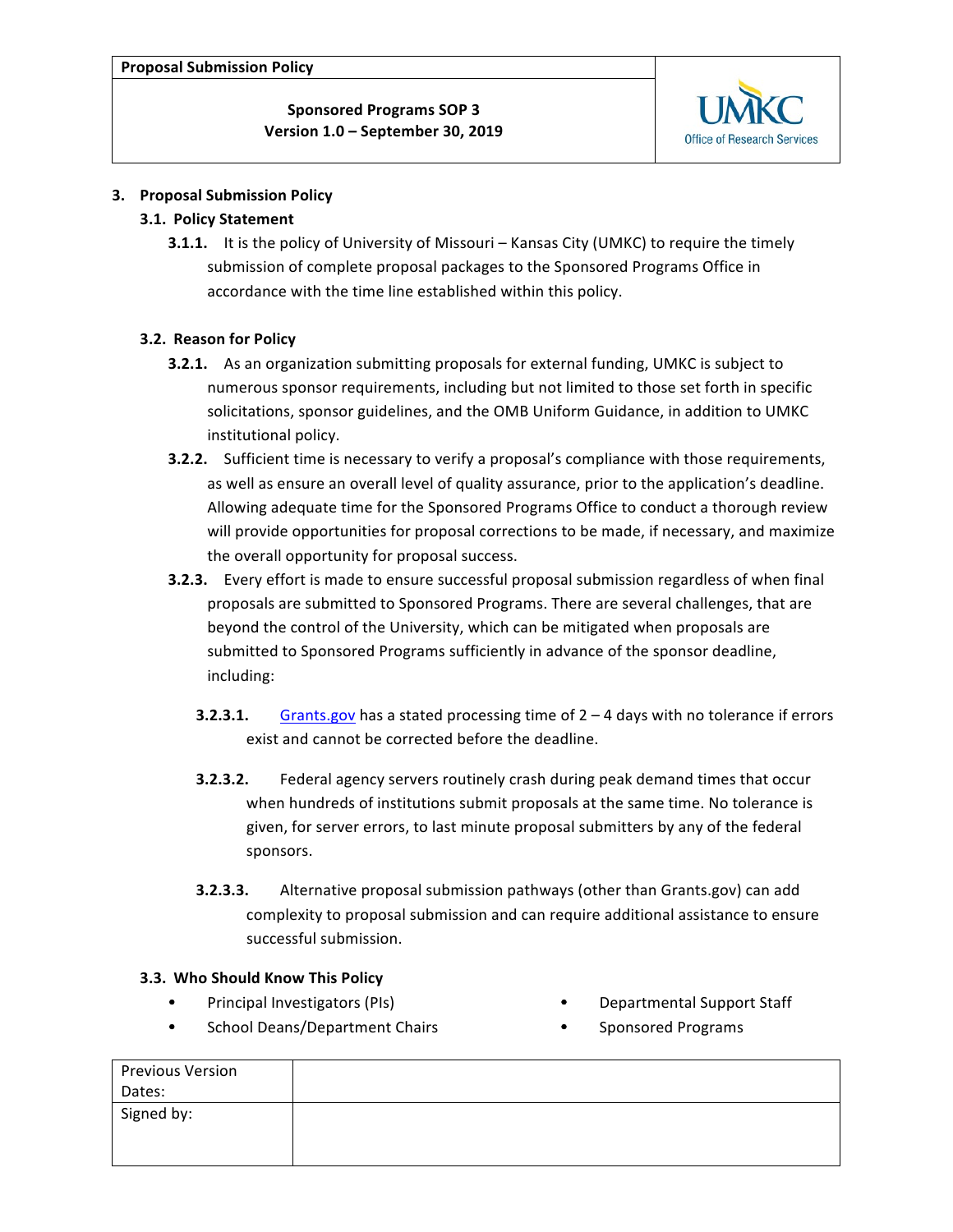**Proposal Submission Policy**

**Sponsored Programs SOP 3 Version 1.0 – September 30, 2019**



### **3.4. Proposal Submission Policy**

## **3.4.1. Introduction:**

**3.4.1.1.** Effective 11/1/2019, this policy defines the expected timeline for submitting external applications, for sponsored funding, to Sponsored Programs in advance of the funding agency deadline, and the associated level of review conducted by Sponsored Programs based on the timing of proposal submission. This policy will apply to all applications for external funding, regardless of funding source (federal and non-federal) or submission method.

### **3.5. SP Submission Deadlines:**

| Sponsored<br><b>Programs Due</b><br>Date (in Advance of<br>Sponsor Deadline) | As soon as known or<br><b>10 Business Days</b>                                                                                                                        | <b>5 Business Days</b>                                                                                                                                                                                                                                                                                                                                                  | <b>3 Business Days</b>             |
|------------------------------------------------------------------------------|-----------------------------------------------------------------------------------------------------------------------------------------------------------------------|-------------------------------------------------------------------------------------------------------------------------------------------------------------------------------------------------------------------------------------------------------------------------------------------------------------------------------------------------------------------------|------------------------------------|
| <b>Required Proposal</b><br><b>Components</b>                                | Verbal or written<br>$\bullet$<br>communication of<br>intent to submit a<br>proposal<br>Funding<br>$\bullet$<br>Opportunity<br>Announcement<br>(FOA)<br>link/document | <b>Fully approved PeopleSoft</b><br>$\bullet$<br>pages<br>Completed internal UMKC<br>$\bullet$<br>documents (e.g.,<br>investigator form, FCOI<br>disclosure, CITI training,<br>Request for Reduction or<br>Waiver of Indirect Costs (as<br>applicable), etc.)<br><b>Budget and justification</b><br>٠<br>Subcontractor<br>$\bullet$<br>documentation (as<br>applicable) | Final proposal, ready to<br>submit |

**3.5.1.** Verbal or written communication of intent to submit a proposal and the link to the Funding Opportunity Announcement (FOA)/document or any other available details for the solicitation should be provided to the designated Sponsored Programs Pre-Award

| <b>Previous Version</b> |  |
|-------------------------|--|
| Dates:                  |  |
| Signed by:              |  |
|                         |  |
|                         |  |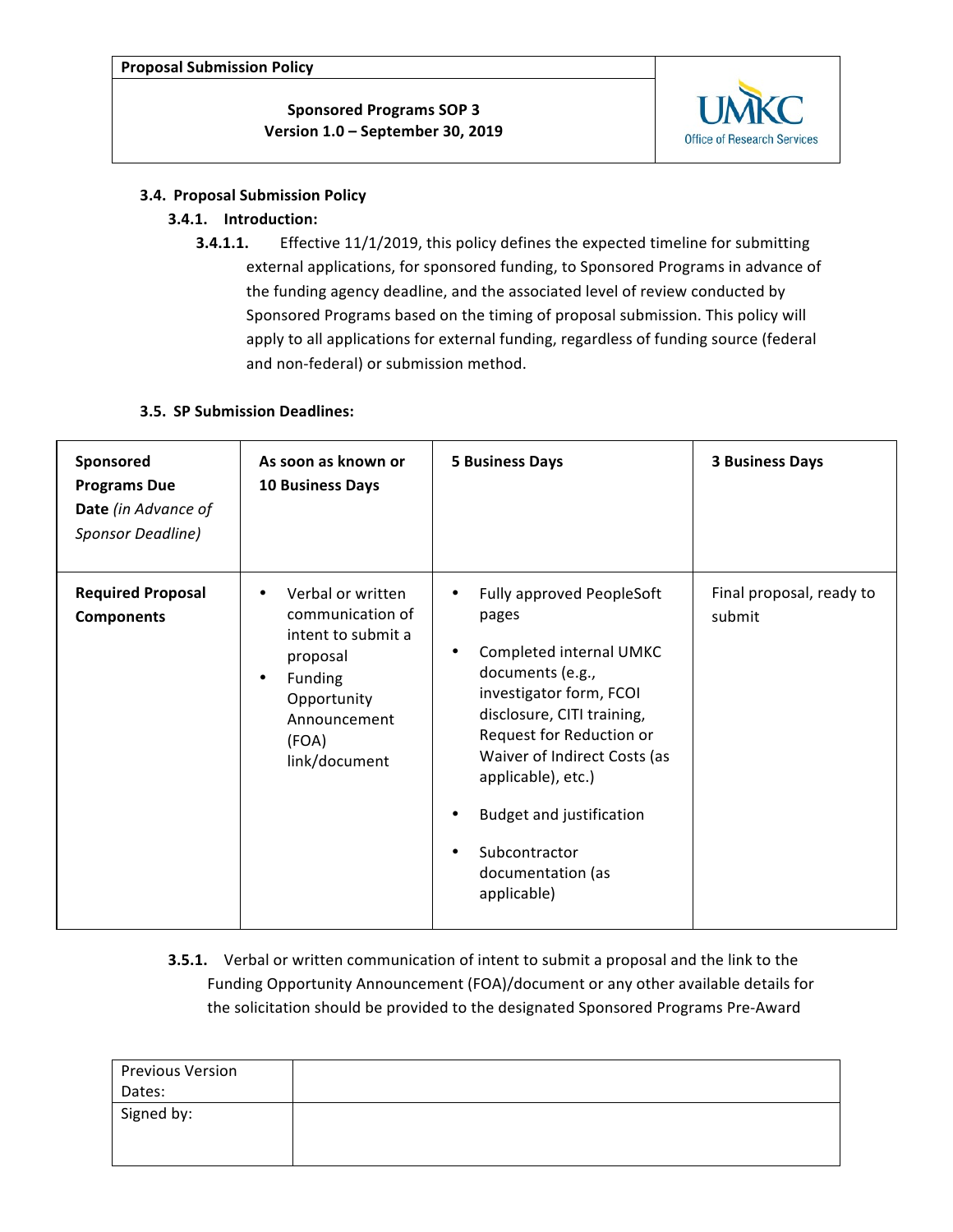

Administrator as soon as the intent to submit a proposal is known and/or minimally 10 business days prior to the sponsor's proposal deadline.

- **3.5.2.** The following components of a proposal, including a detailed budget, budget justification, together with the completed and approved PeopleSoft pages and other required internal forms must be received by Sponsored Programs at least 5 business days prior to the sponsor's deadline. Sponsored Programs welcomes earlier submission of documents.
- **3.5.3.** The final proposal must be received by Sponsored Programs at least 3 business days prior to the sponsor's deadline.
- **3.5.4.** Submissions, meeting the above requirements, received on or before the five business day deadline will be considered "on time". Once the final proposal is submitted, in accordance with this policy, Sponsored Programs will initiate the full review and no further revisions will be accepted, including changes (to the final proposal budget. Only revisions to correct issues identified by Sponsored Programs will be allowed.
- **3.5.5.** Proposals that do not meet the deadlines established in this policy will still be allowed to move forward with submission but will receive a cursory review, if any, provided the amount of time to submission deadline, with the goal to assure (to the degree possible) that it is not rejected from the electronic submission vehicle. See below for details on the level of review based on Sponsored Programs submission timing.
- **3.5.6.** If the sponsor specifies a deadline day that falls on a holiday (to include the institutional winter break) or weekend, Sponsored Programs will infer a deadline day of the prior business day unless the sponsor clearly indicates they will accept proposals the following business day. If the sponsor specifies a deadline time after 5pm, all Sponsored Programs' reviews and signatures will need to be in place by 5pm. Please work with your Pre Award Administrator to ensure we can best support you.

## **3.6. Minimum Requirements for Review:**

**3.6.1.** This policy is designed to streamline the Sponsored Programs process to review relevant/critical documents. The minimum administrative components allow Sponsored Programs to conduct a meaningful review of the application. The solicitation guidelines, request for PeopleSoft pages and FOA link must be submitted to Sponsored Programs as early as possible or at least 10 business days in advance of the sponsor deadline.

| <b>Previous Version</b> |  |
|-------------------------|--|
| Dates:                  |  |
| Signed by:              |  |
|                         |  |
|                         |  |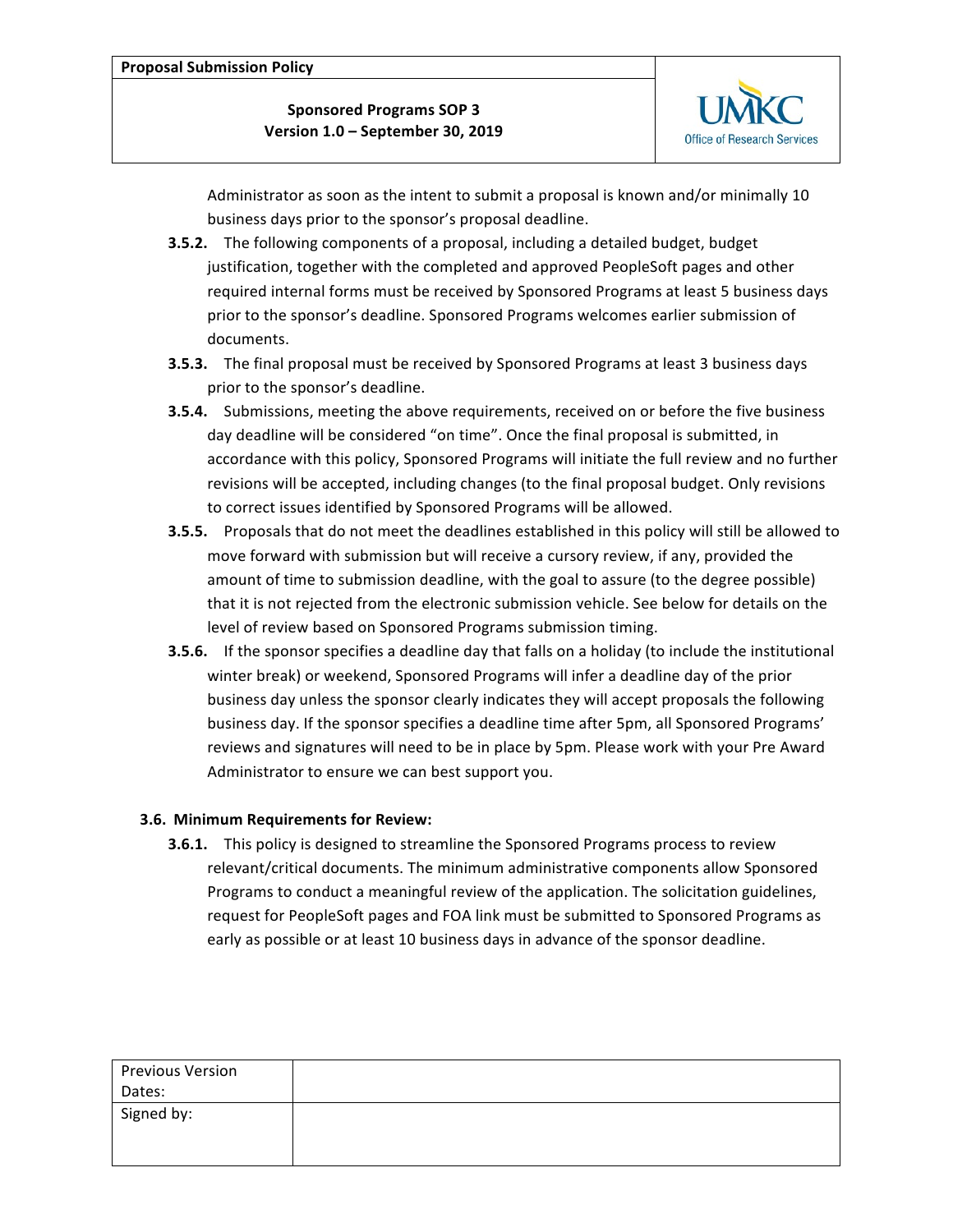

### **3.7. Service Level Commitment:**

**3.7.1.** Sponsored Programs is committed to supporting UMKC investigators by assuring timely review and submission of complete and accurate proposals that have the best chance possible of success in the sponsor review process. In order to provide the greatest possible benefit to UMKC's sponsored proposals, balance the service and needs of all UMKC's investigators and capitalize on Sponsored Programs' expertise, Sponsored Programs has defined the following minimum service level commitment for proposal review based on the timeframe of proposal submission to Sponsored Programs in advance of the sponsor's deadline:

# **3.7.1.1.** Solicitation Details Received As Soon As Available or 10 Business Days in **Advance**

With at least ten business days' notice, Sponsored Programs' PreAward Administrators will ensure understanding of all requirements for submission and also monitor any changes that may occur in the deadlines or submission procedures. Further, Sponsored Programs will note and alert the PI and departmental support of any unusual, new or atypical submission requirements in order to allow ample time to ensure these requirements are fully addressed.

- **3.7.1.2. Proposals Received Three (3) Business Days in Advance** For final proposals submitted to Sponsored Programs three business days in advance of the sponsor's deadline, Sponsored Programs offers a comprehensive review which includes:
	- Comparing the proposal to the sponsors' guidelines, including:
		- **o** Font type and size
		- **o** Margins
		- **o** Page limits for sections and proposal
		- **o** Completeness for inclusion of all required sections and forms
	- Verifying accurate budget calculations, appropriate F&A and fringe rates
	- Verifying cost sharing is in line with sponsor requirements and UMKC policy
	- Verifying institutional information (e.g., DUNS, contact information, etc.)
	- Checking and clearing errors generated by Grants.gov and/or Sponsor's proposal submission system

# **3.7.1.3.** Proposals Received Less than Three (3) but More than One (1)Business Days in **Advance**

In order to appropriately prioritize those proposals that are submitted to Sponsored

| <b>Previous Version</b> |  |  |
|-------------------------|--|--|
| Dates:                  |  |  |
| Signed by:              |  |  |
|                         |  |  |
|                         |  |  |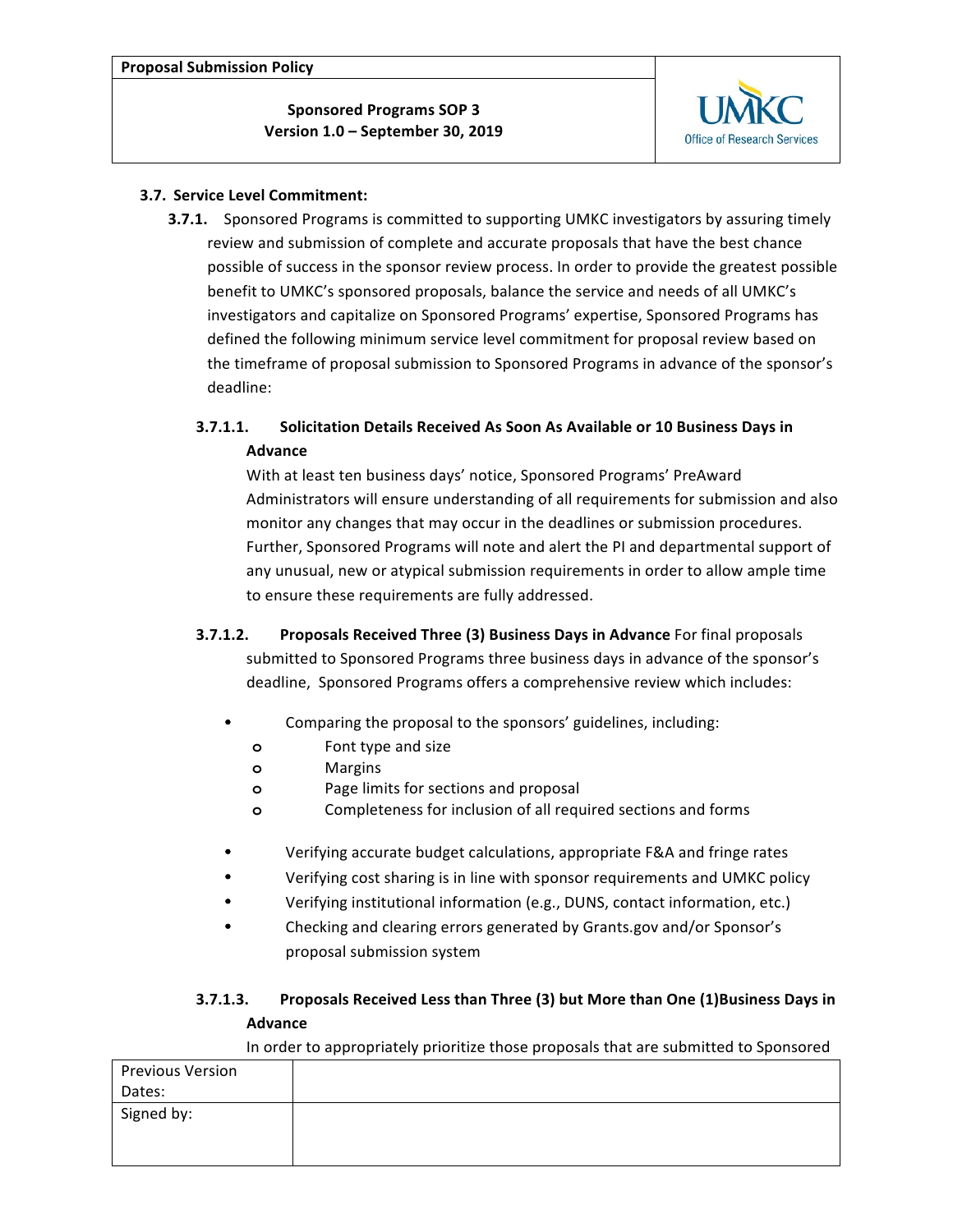**Proposal Submission Policy**

**Sponsored Programs SOP 3 Version 1.0 – September 30, 2019**



Programs within the defined 3-Day timeframe, proposals with the administrative components received less than 3 (but more than 1) business days in advance of the sponsor deadline will receive a scaled back review which will include, at minimum, the following:

- Comparing the proposal to the sponsors' guidelines, specifically for any items that may prevent successful submission
- Verifying appropriate F&A and fringe rates
- Verifying cost sharing is in line with UMKC policy
- Verifying institutional information (e.g., DUNS, contact information, etc.)
- **PLEASE NOTE THIS LEVEL OF REVIEW IS HIGHLY DEPENDENT ON THE VOLUME OF PROPOSALS THAT ARRIVE LESS THAN 3 BUSINESS DAYS IN** *ADVANCE*

### *3.7.1.4.* **Proposals Received One Business Day or Less in Advance**

Due to time constraints, proposals received less than 24 hours (or one business day) in advance of the sponsor's deadline will receive a minimum review with the goal to assure (to the degree possible) that it is not rejected from the electronic submission vehicle. *Please note, proposals submitted less than 24 hours in advance risk rejection by sponsors, or potentially late submission.*

### **3.8. Potential Consequences for Proposals Submitted to Sponsored Programs Late:**

- **3.8.1.** Sponsored Programs reserves the right to process proposals submitted late only after all other on-time proposals due that same day have been submitted.
- **3.8.2.** Proposals are rejected/invalidated via the electronic submission interface (over which Sponsored Programs has no control) and time does not allow for a second attempt at submission.
- **3.8.3.** Proposals are successfully submitted, but time does not allow for the correction of any errors or further changes identified by the investigator or Pre-Award.

| <b>Previous Version</b> |  |
|-------------------------|--|
| Dates:                  |  |
| Signed by:              |  |
|                         |  |
|                         |  |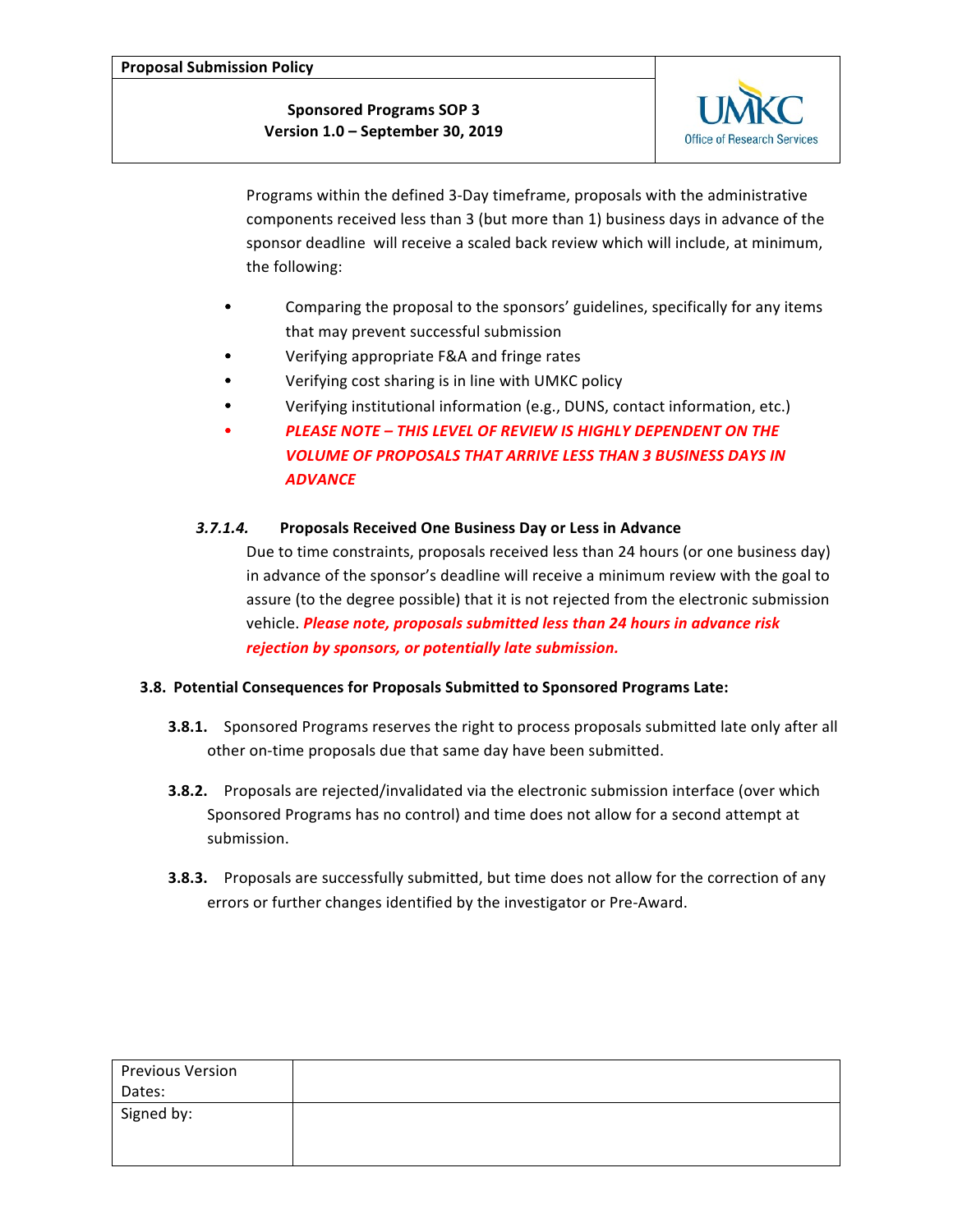**Proposal Submission Policy**

**Sponsored Programs SOP 3 Version 1.0 – September 30, 2019**



Requests for Sponsored Programs comprehensive review outside the deadlines (e.g. proposal submitted less than 3 business days in advance but a request is for comprehensive review outlined in the3 business day review (3.7.1.2)) **can only be granted by the Vice Chancellor for Research**. To request such a consideration please contact Dr. Yusheng Liu at 816 235-5839 or y.liu@umkc.edu.

# **3.9. Roles & Responsibilities**

**3.9.1.** High-level roles and responsibilities related to proposal development, review and submission are outlined below.

# **3.9.1.1.** Principal Investigator – Responsible for:

- The content and management of the entire application
- Reviewing the solicitation and understanding sponsor technical and administrative requirements of the funding opportunity and proposal package
- Ensuring proposal submissions are compliant with UMKC institutional policy and incorporate all sponsor requirements
- Submitting the complete proposal components to Sponsored Programs by the deadline set forth in this policy
- Being available to Sponsored Programs for any questions or follow-up during the proposal review and submission process
- Submitting final Sponsored Programs approved proposals via certain sponsorspecific portals when the sponsor specifies the PI, and not the institution, must submit and confirming successful submission with Sponsored Programs.

## **3.9.1.2. Local Administrative Support Staff- Responsible for:**

- Serving as a resource for the PI on the development and preparation of administrative components of the proposal
- Assisting the PI in submitting the complete proposal to Sponsored Programs by the deadline set forth in this policy
- Being available to Sponsored Programs for any questions or follow-up during the proposal review and submission process

| <b>Previous Version</b> |  |
|-------------------------|--|
| Dates:                  |  |
| Signed by:              |  |
|                         |  |
|                         |  |